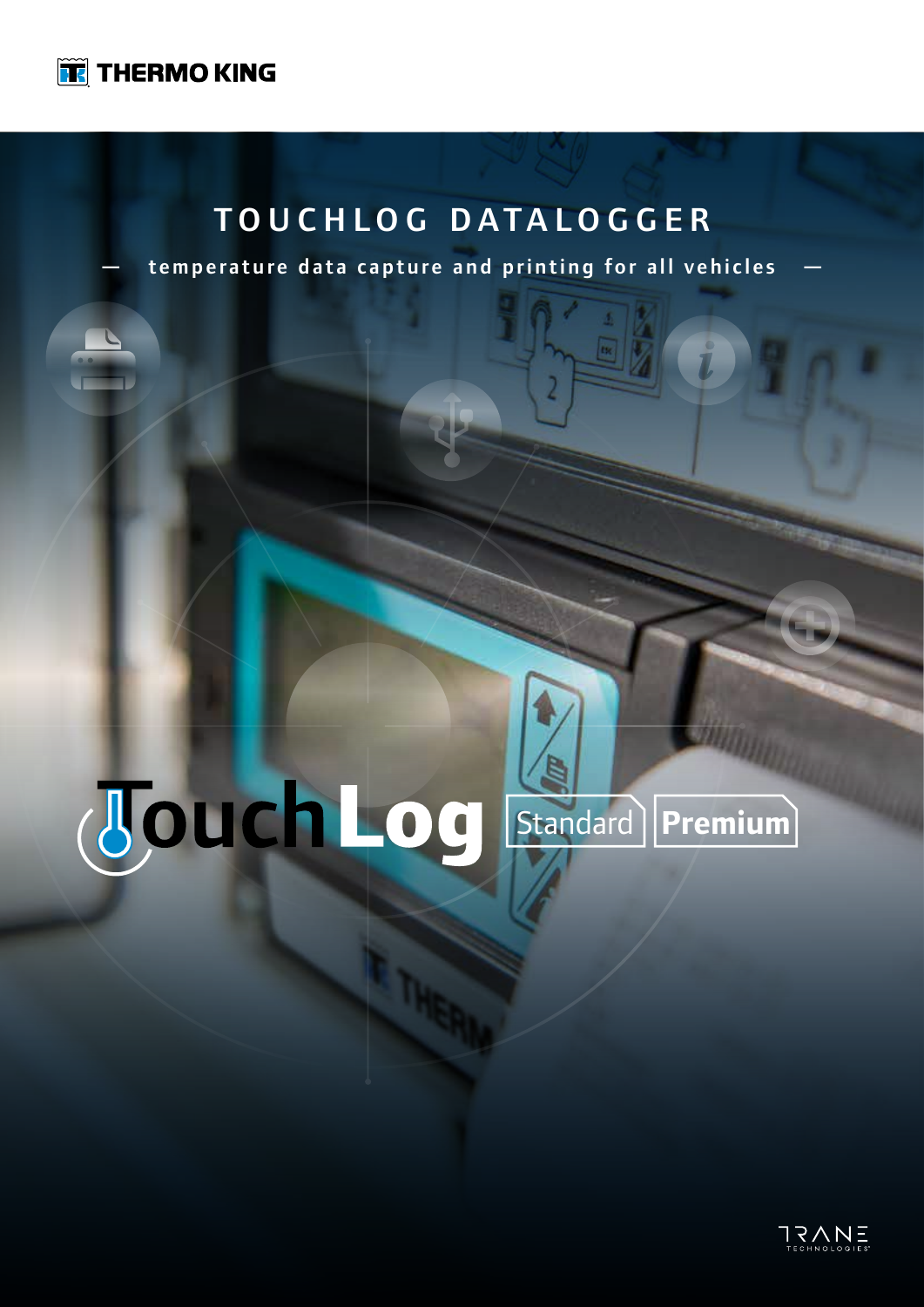CONNECTIVITY TO TK CONTROLLER (SETPOINT CHANGES, DOOR STATUS CHANGE,...)

COMMUNICATION SERIAL PORTS

VALID FOR VP TRUCK CONNECTIVITY (DSR CONTROLLER)

TEMPERATURE SENSORS INCLUDED

ACCURACY CLASS AS EN12830:2018

MEASURING RANGE

OPERATING TEMPERATURES

COMPLIANCE CERTIFICATE

SUPPORTED LANGUAGES

INSTALLATION KITS AVAILABLE

| <b>STANDARD</b>                         | <b>PREMIUM</b>          |
|-----------------------------------------|-------------------------|
| ✓                                       | ✓                       |
| x                                       | ℐ                       |
| x                                       | ✓                       |
| Х                                       | ✓                       |
| ✓                                       | ✓                       |
| Х                                       | ✓                       |
| ✓                                       | ✓                       |
| ✓                                       | ✓                       |
| 2 included (additional 4 can be bought) |                         |
| Paper, PDF/TXT, TracKing                |                         |
| 6<br>)                                  | 6                       |
| <b>NTC</b>                              | <b>NTC</b>              |
| No                                      | Yes                     |
| 1 port RS232                            | 2 ports RS232 + 1 RS485 |
| No                                      | Yes                     |
| 1 of 18m and 1 of 12m                   |                         |
| 0,5°C in range -25 to +8°C              |                         |
| -30°C to 30°C                           |                         |
| -30°C to 50°C                           |                         |
| E49*10R05/01*0161*00                    |                         |
| 19 (cyrilic alphabet not included)      |                         |
| Trailer, Radio Slot, In cab mount       |                         |



- Soft copy export of tickets (.pdf /.txt) to USB flash drive
- Compatible with Thermo King's Wintrac software for updates and data downloads (.wtf files)  $\textit{Wintrac}$

## **TouchLog Datalogger**

**Thermo King's TouchLog Datalogger is compact, easy to use, flexible to download and quick to generate printouts.**

#### TEMPERATURE DATA CAPTURE AND PRINTING FOR ALL VEHICLES

#### **EASE OF USE**

- Intuitive interface with capacitive touch screen
- Quick navigation with icons and short-cut keys
- Choice of 18 languages on the display and printouts

#### **FLEXIBILITY**

- Equipped with its own independent sensors for use with all makes of temperature control equipment
- Will log temperature setpoint on Thermo King units equipped with SR-2 or SR-3 controllers
- Can be installed in any standard radio DIN slot or dashboard mounted and setpoint changes or door openings will be captured in the ticket.
- Also available in weather-proof IP 66 enclosure where an external mount is required

#### **SECURITY**

- 8 Mb memory sufficient to hold a minimum of one year's data
- Temperature out-of-range alert based on ignition key and door opening event option
- Securely protected clock with automatic winter/ summer time adjustment

#### **DOWNLOAD**

#### **PRINTOUT**

- Quick and easy printout of delivery, journey or multi-day tickets
- Choice of tabular or graphic format
- High speed thermal printer
- Rapid replacement of printer paper

#### **CONNECTIVITY**

- 6 configurable inputs: analogue for temperature sensors (NTC) or digital for open/close switch status
- 1 digital output for connection to external light or buzzer
- 1 USB port for PC connection or for exporting a soft copy ticket to a flash drive
- Up to 3 serial communication ports (RS232/RS485)
- on Premium model for a connection to a:
- Thermo King unit controller for temperature setpoint, door status or defrost
- Thermo King Telematics solution TracKing<sup>TM</sup>
- 3rd party geo-localisation system
- All in one kit available, Telematics & TouchLog in one easy to install enclosure

#### **ACCESSORIES**

- Thermo King 2 wire door switch
- Thermo King hand held probe (pallet level sensor)

#### **NEW IN-CAB INSTALL KIT**

- Compact design to mount TouchLog
- Easy accessibility to TouchLog function buttons
- Flexibility in mounting locations (flat surface only)
- Dashboard mount
- Wall mount
- Ceiling mount

#### **CERTIFICATION**

- Satisfies all relevant food transport standards: EN 12830, E type approval and WELMEC 7.2
- Accuracy Class: 0.5 K between -25 °C and +8 °C, and 1 K between -30 °C to -25 °C and +8 °C to +30 °C

Note: For VP Truck units use TouchLog Premium to connect the unit to TracKing (BlueBox required separately).







#### **FEATURES**

DATA ON TICKET

SETPOINT AT DELIVERY

SETPOINT CHANGES TRACEABILITY

DOOR EVENTS (FROM UNIT DOOR SENSOR)

DOOR EVENTS (FROM DL DOOR SENSOR)

CONNECTIVITY TO VP TRUCK

CONNECTIVITY TO BLUEBOX (TRACKING)

CONNECTIVITY TO 3RD PARTY SYSTEMS

NO OF SENSORS

ACCESS TO TEMPERATURE DATA VIA:

NUMBER OF CONFIGURABLE INPUTS (TEMPERATURE, DOOR SENSOR...

TEMPERATURE SENSOR TYPE